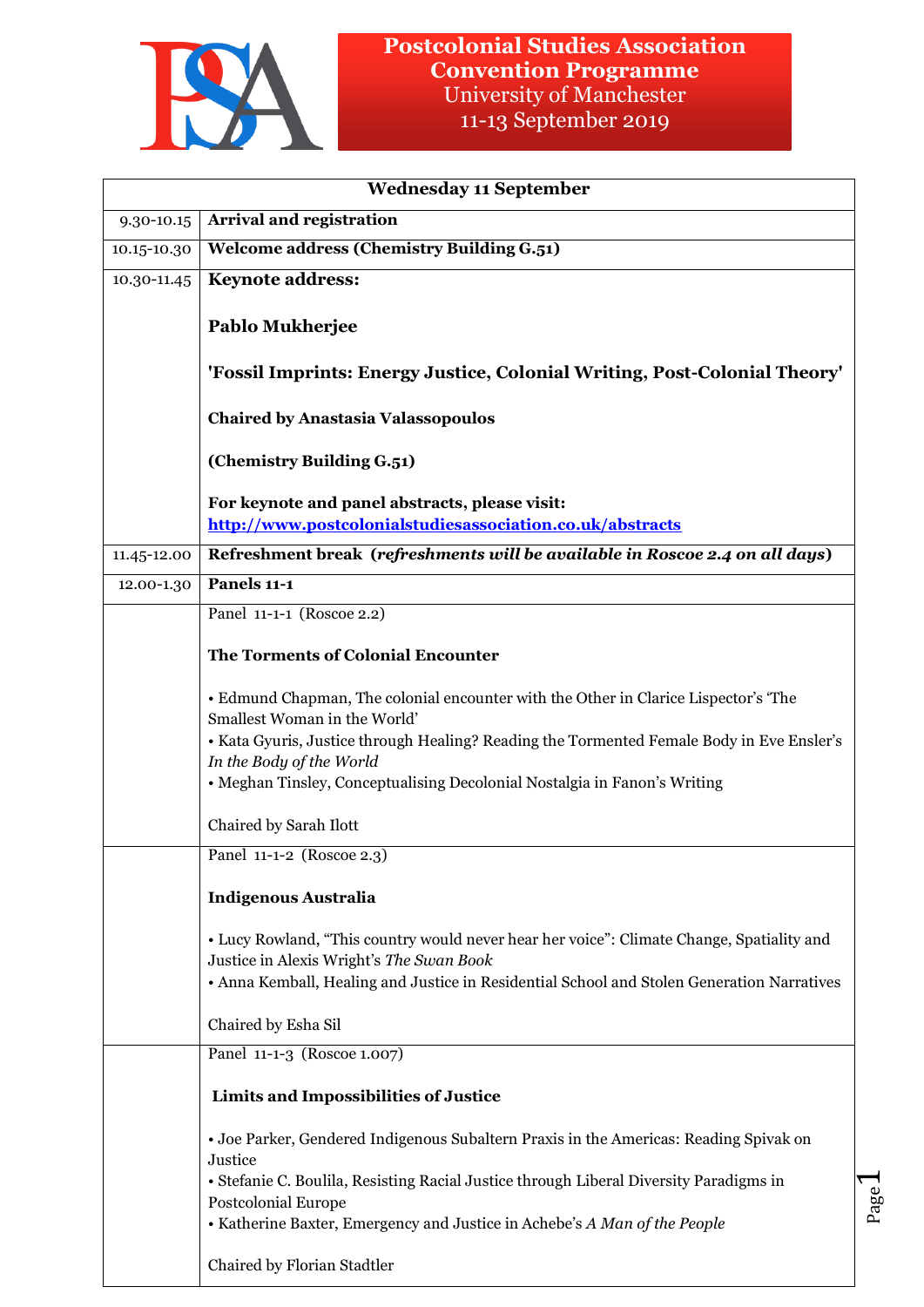|           | Panel 11-1-4 (Roscoe 1.008)                                                                                                                                                                                                                                                                                                                                                |
|-----------|----------------------------------------------------------------------------------------------------------------------------------------------------------------------------------------------------------------------------------------------------------------------------------------------------------------------------------------------------------------------------|
|           | <b>Postcolonial Cultivations</b>                                                                                                                                                                                                                                                                                                                                           |
|           | · Melih Kökcü, The Narrator's Historical Memory in Salman Rushdie's Shame and<br>Midnight's Children<br>• Hooria Liaqat and Aamir Aziz, From Grace to Disgrace: A Postcolonial Perspective on the<br>Reversal of Roles in J.M. Coetzee's Disgrace<br>• Esthie Hugo, "It is us who groom and weed him": The Gendered Ecology of Sugarcane in<br>the Poetry of Grace Nichols |
|           | Chaired by Ágnes Györke                                                                                                                                                                                                                                                                                                                                                    |
| 1.30-2.30 | Lunch (Roscoe 2.4 and 2.5) (quiet rooms also available in 2.8 and 2.9)                                                                                                                                                                                                                                                                                                     |
|           | Early Career workshop on publishing available 1.50-2.30 (Roscoe 2.2)<br>(incl. a 5-minute presentation by the Manchester Postcolonial Studies Group)                                                                                                                                                                                                                       |
| 2.30-4.00 | Panels 11-2                                                                                                                                                                                                                                                                                                                                                                |
|           | Panel 11-2-1 (Roscoe 2.2)                                                                                                                                                                                                                                                                                                                                                  |
|           | Playing with Justice: Pleasure, Agency, and Colonization's Mundane Forms                                                                                                                                                                                                                                                                                                   |
|           | • Mari Lewis, Sonic Occupation & Domestic Decay: Resilience and Play in Charabanc Theatre<br>Company's Somewhere Over the Balcony<br>• Amy Gaeta, Ambivalent Life: A Feminist Analysis of Drone Hobbyists<br>• Tori Yonker, Fleshly Ephemera & Botched Victories: The Archipelagic Comic in Cold-War<br>Grenada                                                            |
|           | Chaired by Anshuman Mondal                                                                                                                                                                                                                                                                                                                                                 |
|           | Panel 11-2-2 (Roscoe 2.3)                                                                                                                                                                                                                                                                                                                                                  |
|           | <b>Representing Nigeria</b>                                                                                                                                                                                                                                                                                                                                                |
|           | • Fiona Farnsworth, "The People Who Fill the Building With Smells of Foreign Food": Global<br>Foodways in The Thing Around Your Neck<br>• Halima A-Sekula, Nigerian Urban Identity in Ben Okri's Early Fiction                                                                                                                                                             |
|           | Chaired by Katherine Baxter                                                                                                                                                                                                                                                                                                                                                |
|           | Panel 11-2-3 (Roscoe 1.007)                                                                                                                                                                                                                                                                                                                                                |
|           | <b>Seek No Asylum</b>                                                                                                                                                                                                                                                                                                                                                      |
|           | • Aghogho Akpome, The African refugee and the crisis of European (in) justice in Jenny<br>Erpenbeck's Go Went Gone<br>· Bishupal Limbu, Equality in Indignity: Humans, Refugees, and Postcolonial Justice<br>• Şennur Bakırtaş, Dis/Re Locating the Self in Abdulrazak Gurnah's By the Sea                                                                                 |
|           | Chaired by Rachel Gregory Fox                                                                                                                                                                                                                                                                                                                                              |
|           | Panel 11-2-4 (Roscoe 1.008)                                                                                                                                                                                                                                                                                                                                                |
|           | <b>What Have You Witnessed?</b>                                                                                                                                                                                                                                                                                                                                            |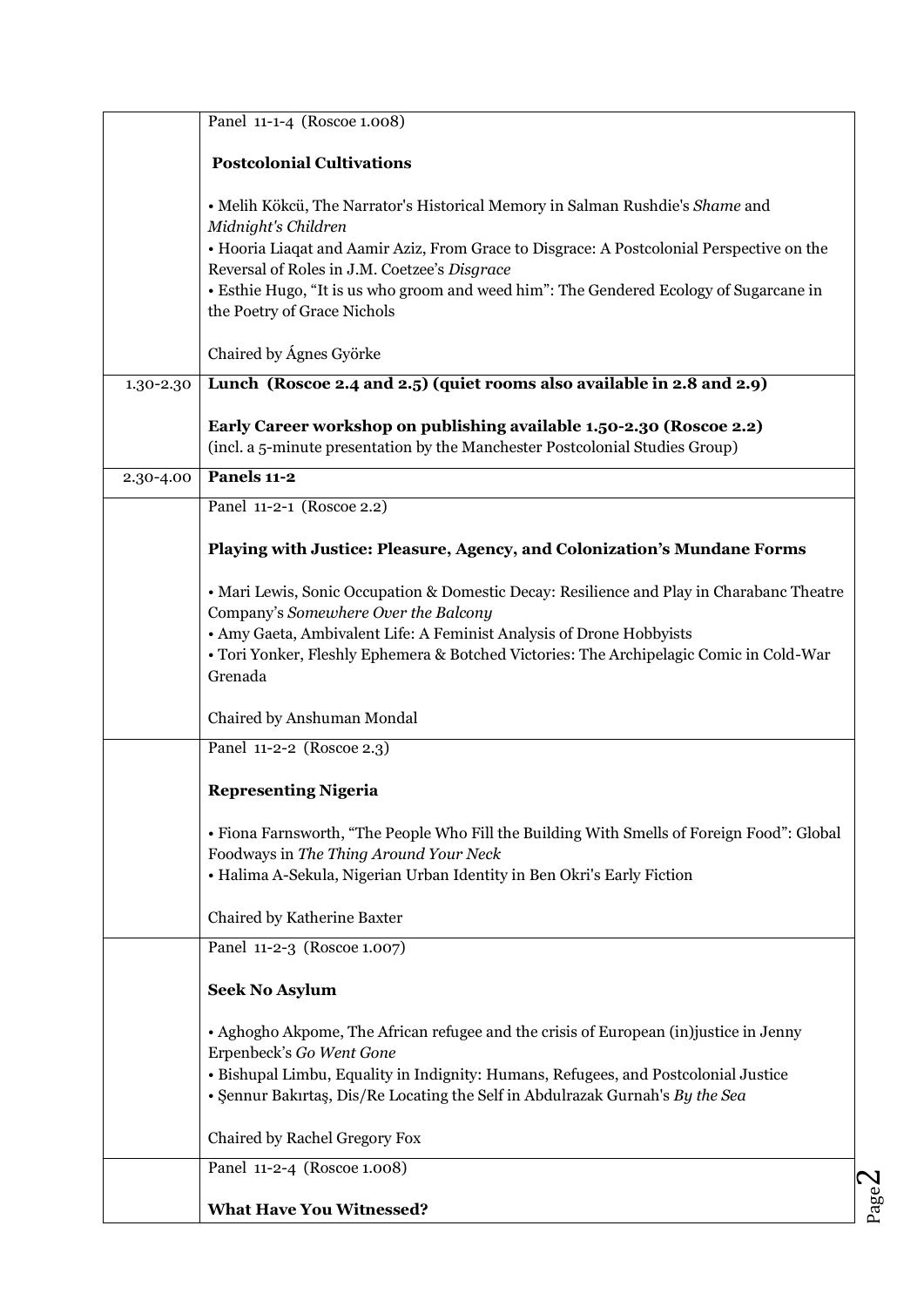|               | • Caroline Hodes, The Case, the Registry and the Archive: Reflections on Justice,<br>Reconciliation and Retrieval                                                                                                                                                                                                    |
|---------------|----------------------------------------------------------------------------------------------------------------------------------------------------------------------------------------------------------------------------------------------------------------------------------------------------------------------|
|               | • Jason Hong, On Bearing Witness for the Witness: Death and Justice in Assia Djebar's Le                                                                                                                                                                                                                             |
|               | Blanc de l'Algerie                                                                                                                                                                                                                                                                                                   |
|               | • Chrysovalantis Kampragkos, Imperialism on Trial: Called to Account and the Theatrical<br>Quest for Justice                                                                                                                                                                                                         |
|               |                                                                                                                                                                                                                                                                                                                      |
|               | Chaired by Edmund Chapman                                                                                                                                                                                                                                                                                            |
| 4.00-4.15     | <b>Refreshment break</b>                                                                                                                                                                                                                                                                                             |
| $4.15 - 5.45$ | Panels 11-3                                                                                                                                                                                                                                                                                                          |
|               | Panel 11-3-1 (Roscoe 2.2)                                                                                                                                                                                                                                                                                            |
|               | Nigeria, State, Justice                                                                                                                                                                                                                                                                                              |
|               | • Gertrude A. Machunga, In the quest for justice for the Chibok girl: a social analysis of Pari<br>by Ahmed Yerima                                                                                                                                                                                                   |
|               | · Kodili Henry Chukwuma, Counterterrorism in Nigeria: Boko Haram and the state                                                                                                                                                                                                                                       |
|               | • Emmanuel Ezuwobomude Eweke, The Willink Commission Report of 1958: The origin of<br>fuelling the unending Ijaw quest for justice in the Nigerian state                                                                                                                                                             |
|               |                                                                                                                                                                                                                                                                                                                      |
|               | Chaired by Veronica Barnsley                                                                                                                                                                                                                                                                                         |
|               | Panel 11-3-2 (Roscoe 2.3)                                                                                                                                                                                                                                                                                            |
|               | <b>What If This Can Never Be Repaired?</b>                                                                                                                                                                                                                                                                           |
|               | • Alexander Bell, Poetic Justice: between reparative and critical poetics in M. Nourbese                                                                                                                                                                                                                             |
|               | Philip's Zong!                                                                                                                                                                                                                                                                                                       |
|               | • Dave Gunning, Between justice and forgiveness: sanctuary in the recent Irish novel<br>• Ágnes Györke, Teju Cole's Open City and the Failure of Reparative Justice                                                                                                                                                  |
|               |                                                                                                                                                                                                                                                                                                                      |
|               | Chaired by Lorna Burns                                                                                                                                                                                                                                                                                               |
|               | Panel 11-3-3 (Roscoe 1.007)                                                                                                                                                                                                                                                                                          |
|               | Postcolonial India, Sri Lanka and Malaysia                                                                                                                                                                                                                                                                           |
|               | • Florian Stadtler, Conflict, trauma and the question of justice in Romesh Gunesekera's<br>Noontide Toll                                                                                                                                                                                                             |
|               | • Kevin Bathman, The curious case of Crispy Rendang: critical and creative responses in                                                                                                                                                                                                                              |
|               | challenging culinary orientalism                                                                                                                                                                                                                                                                                     |
|               | Chaired by Alberto Fernandez Carbajal                                                                                                                                                                                                                                                                                |
|               | Panel 11-3-4 (Roscoe 1.008)                                                                                                                                                                                                                                                                                          |
|               | <b>Movements, Mobilities, Rights</b>                                                                                                                                                                                                                                                                                 |
|               | • Lucinda Newns, 'The Sea Cannot be Fenced': 'Natural' and 'Unnatural' Borders in Gloria<br>Anzaldúa's Borderlands/La Frontera and Amitav Ghosh's The Hungry Tide<br>• Christinna Hazzard, Mobility and Immobility in the Globalised World: The Shifting<br>Landscape of Latife Tekin's Tales from the Garbage Hills |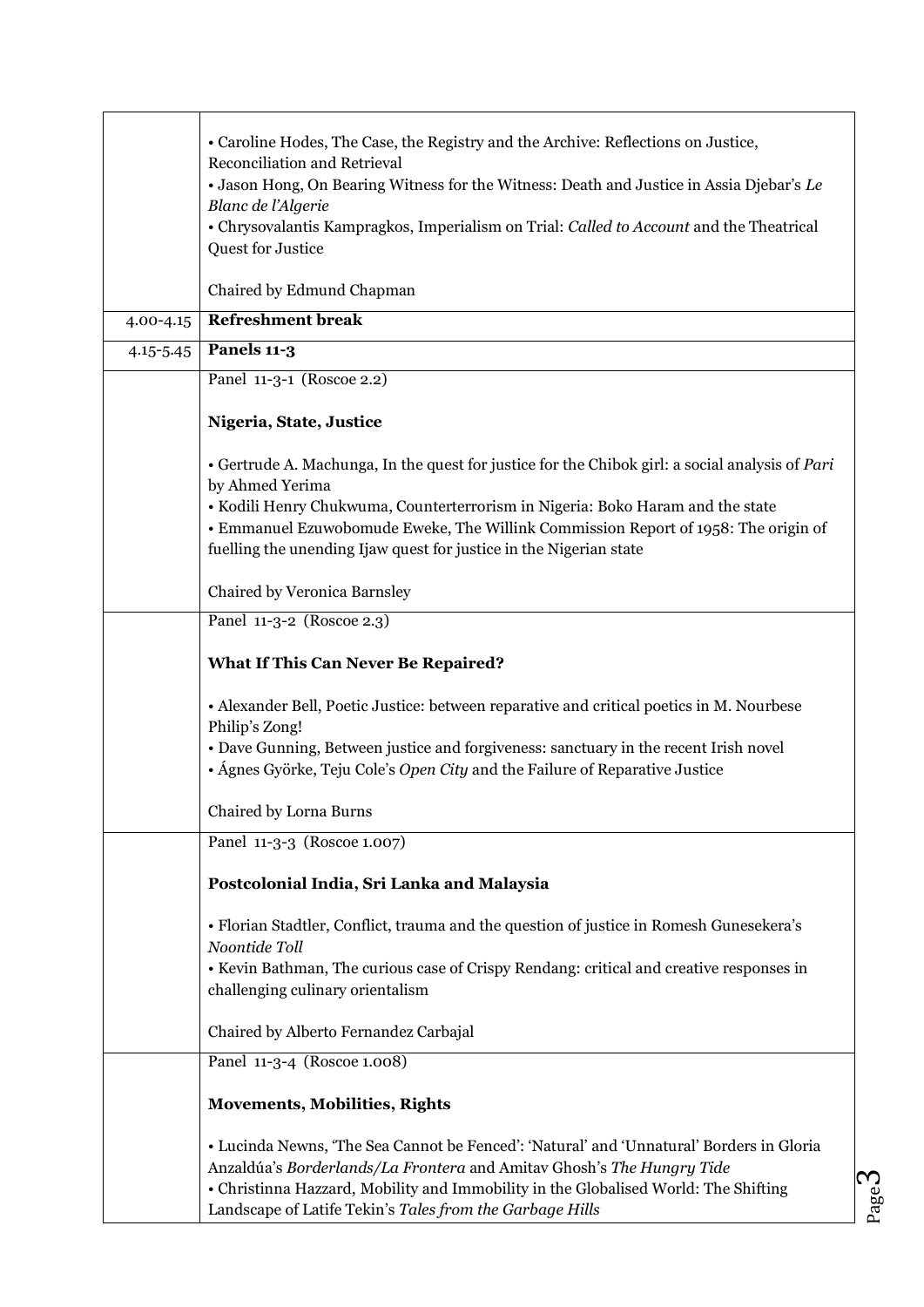|               | Chaired by Yazan Abu Jbara                                                                                                          |
|---------------|-------------------------------------------------------------------------------------------------------------------------------------|
|               | Panel 11-3-5 (Roscoe 2.10)                                                                                                          |
|               | <b>Marginalised Pursuits of Justice</b>                                                                                             |
|               | • Supriya Hazarika, The Bronze Sword of Thengphakri Tehsildar: a narrative of historical<br>justice                                 |
|               | • Rósa María Hjörvar, A journey to the centre of justice: the search for justice and identity in<br>Sjón's Rökkurbýsnir             |
|               | Chaired by Ambreen Hai                                                                                                              |
| $5.45 - 6.45$ | Opening Night Wine Reception and Book Launch for The Edinburgh<br>Companion to the Postcolonial Middle East, presented by Anna Ball |

|            | <b>Thursday 12 September</b>                                                                                                                                                                                                                                                                                             |                  |
|------------|--------------------------------------------------------------------------------------------------------------------------------------------------------------------------------------------------------------------------------------------------------------------------------------------------------------------------|------------------|
| 9.00-9.30  | <b>Arrival and registration</b>                                                                                                                                                                                                                                                                                          |                  |
| 9.30-11.00 | Panels 12-1                                                                                                                                                                                                                                                                                                              |                  |
|            | Panel 12-1-1 (Roscoe 1.007)                                                                                                                                                                                                                                                                                              |                  |
|            | <b>Trauma and Resistance</b>                                                                                                                                                                                                                                                                                             |                  |
|            | • Maryam Mirza, Romantic Justice: Resistance and Romance in South Asian Anglophone<br>Women's Fiction<br>· Jopi Nyman, Mobility, Trauma, and Justice in Eve Makis's The Spice Box Letters<br>• Madeline Clements, Beyond the "Recruitable Narrative": placing Christian Pakistanis in<br>contemporary Anglophone fiction |                  |
|            | Chaired by Helen Cousins                                                                                                                                                                                                                                                                                                 |                  |
|            | Panel 12-1-2 (Roscoe 3.3)                                                                                                                                                                                                                                                                                                |                  |
|            | <b>Rethinking Representations</b>                                                                                                                                                                                                                                                                                        |                  |
|            | · Surya Simon, Paradox and Performativity in Bama's Karukku<br>• Jeffrey Mccambridge and Priyadarshini Gupta, Who is at an advantage?: Justice and<br>Hospitality in Mohsin Hamid's The Reluctant Fundamentalist<br>• Esra Mirze Santesso, Human Rights and Wrongs in the Islamic Graphic Novel                          |                  |
|            | Chaired by Florian Stadtler                                                                                                                                                                                                                                                                                              |                  |
|            | Panel 12-1-3 (Roscoe 3.5)                                                                                                                                                                                                                                                                                                |                  |
|            | <b>The Politics of Reading</b>                                                                                                                                                                                                                                                                                           |                  |
|            | • Deirdre H. McMahon, Doing Justice to "Other Places": Postcoloniality & Translation<br>Politics in Children's Literature, The Case of Deborah Ellis<br>· Eleanor Byrne, The value of Wake Work to Social Justice: A discussion of Christina<br>Sharpe's In the Wake                                                     |                  |
|            | Chaired by David Firth                                                                                                                                                                                                                                                                                                   | $P_{\text{app}}$ |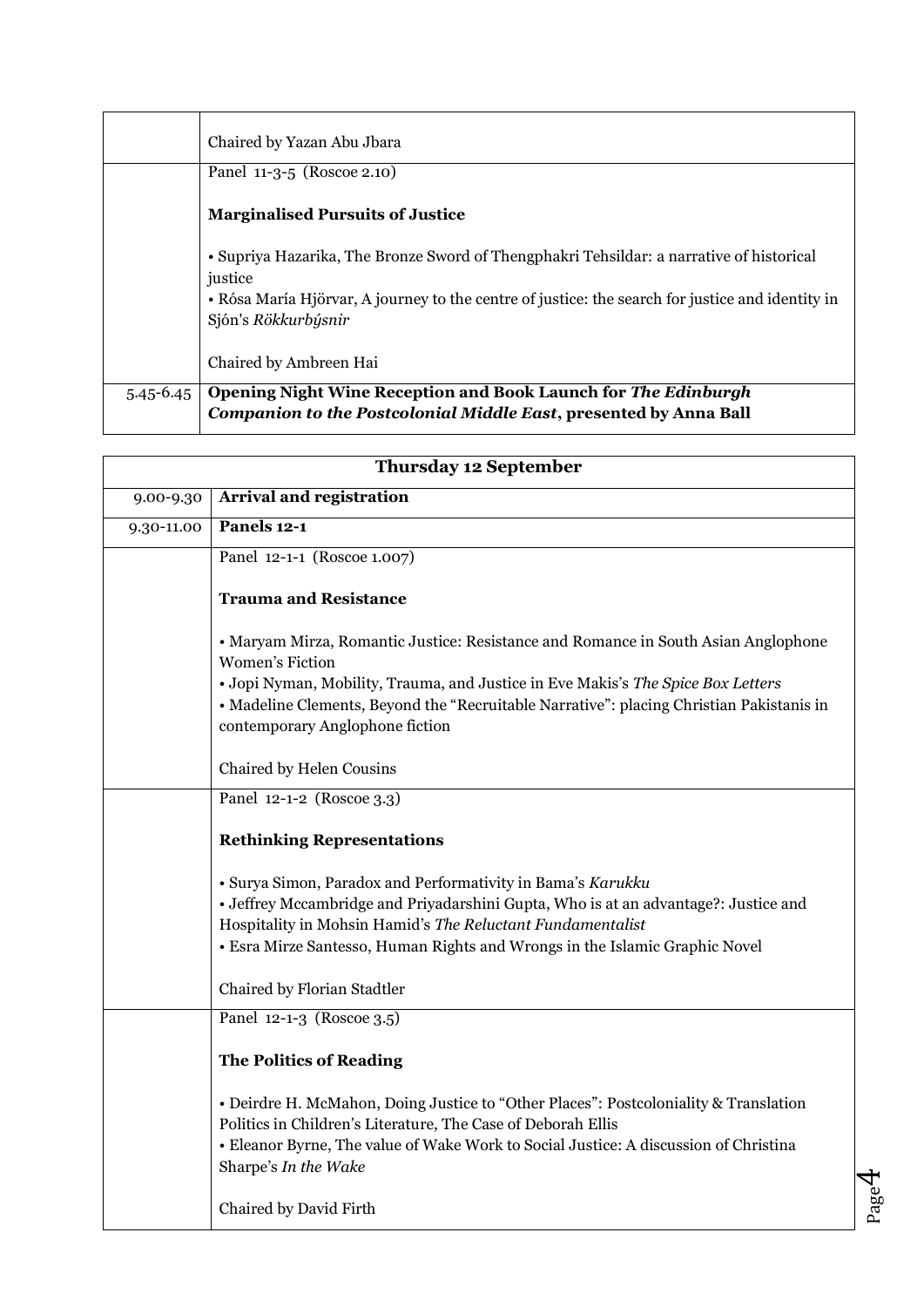|             | Panel 12-1-4 (Roscoe 2.2, and 2.3 if needed)                                                                                                                                                                                                                                                                                               |
|-------------|--------------------------------------------------------------------------------------------------------------------------------------------------------------------------------------------------------------------------------------------------------------------------------------------------------------------------------------------|
|             | World-Literary Criticism and Gendered Injustice                                                                                                                                                                                                                                                                                            |
|             | • Roundtable presentations from Sharae Deckard, Treasa De Loughry, Kate Houlden,<br>Kerstin Oloff, Amy Rushton, and Rashmi Varma.                                                                                                                                                                                                          |
|             | Each participant will offer a brief introductory statement, followed by a roundtable<br>discussion. The roundtable discussion will focus primarily on the synergies between the<br>postcolonial and world literary fields, including concepts like social reproduction theory,<br>materialist feminist legacies, and ecofeminist concerns. |
| 11.00-11.15 | <b>Refreshment break</b>                                                                                                                                                                                                                                                                                                                   |
| 11.15-12.45 | Panels 12-2                                                                                                                                                                                                                                                                                                                                |
|             | Panel 12-2-1 (Roscoe 1.007)                                                                                                                                                                                                                                                                                                                |
|             | <b>Decolonising Central and Eastern Europe</b>                                                                                                                                                                                                                                                                                             |
|             | · Bolaji Balogun, Rethinking Eastern European Coloniality<br>• Francesco Costantini, European Postcolonialism: unravelling imperialistic violence in the<br>cases of Ireland and Poland<br>· Giulia Fanetti, Franz Kafka, a post-colonialist ante litteram                                                                                 |
|             | Chaired by Agnes Györke                                                                                                                                                                                                                                                                                                                    |
|             | Panel 12-2-2 (Roscoe 2.2)                                                                                                                                                                                                                                                                                                                  |
|             | <b>Human Rights</b>                                                                                                                                                                                                                                                                                                                        |
|             | • Ana María Sánchez-Arce, Freedom of expression, citizenship and the multicultural nation<br>• Laura Alessandra Nocera, Indigenous peoples protection in Bolivia: The case of TIPNIS<br>Park and the violation of the right to free and informed consent<br>· Francesca Mussi, Indigenous Perspectives on the Canadian TRC                 |
|             | Chaired by Anastasia Valassopoulos                                                                                                                                                                                                                                                                                                         |
|             | Panel 12-2-3 (Roscoe 3.3)                                                                                                                                                                                                                                                                                                                  |
|             | Justice in the Digital World                                                                                                                                                                                                                                                                                                               |
|             | • Stephen Trinder, Postcolonial Film: Questions of Space in Contemporary Hollywood<br>Cinema<br>• Kanika Batra and Rich Rice, 'Just' Media: Palika Bazar, Digital Consumption, and Urban<br>Commercial Spatiality in New Delhi<br>• Jason Howard Mezey, Big Data, Big Dharma and the Epic as a model for Postcolonial<br>Data Justice      |
|             | Chaired by Esha Sil                                                                                                                                                                                                                                                                                                                        |
|             | Panel 12-2-4 (Roscoe 3.5)                                                                                                                                                                                                                                                                                                                  |
|             | <b>Postcolonial South Africa</b>                                                                                                                                                                                                                                                                                                           |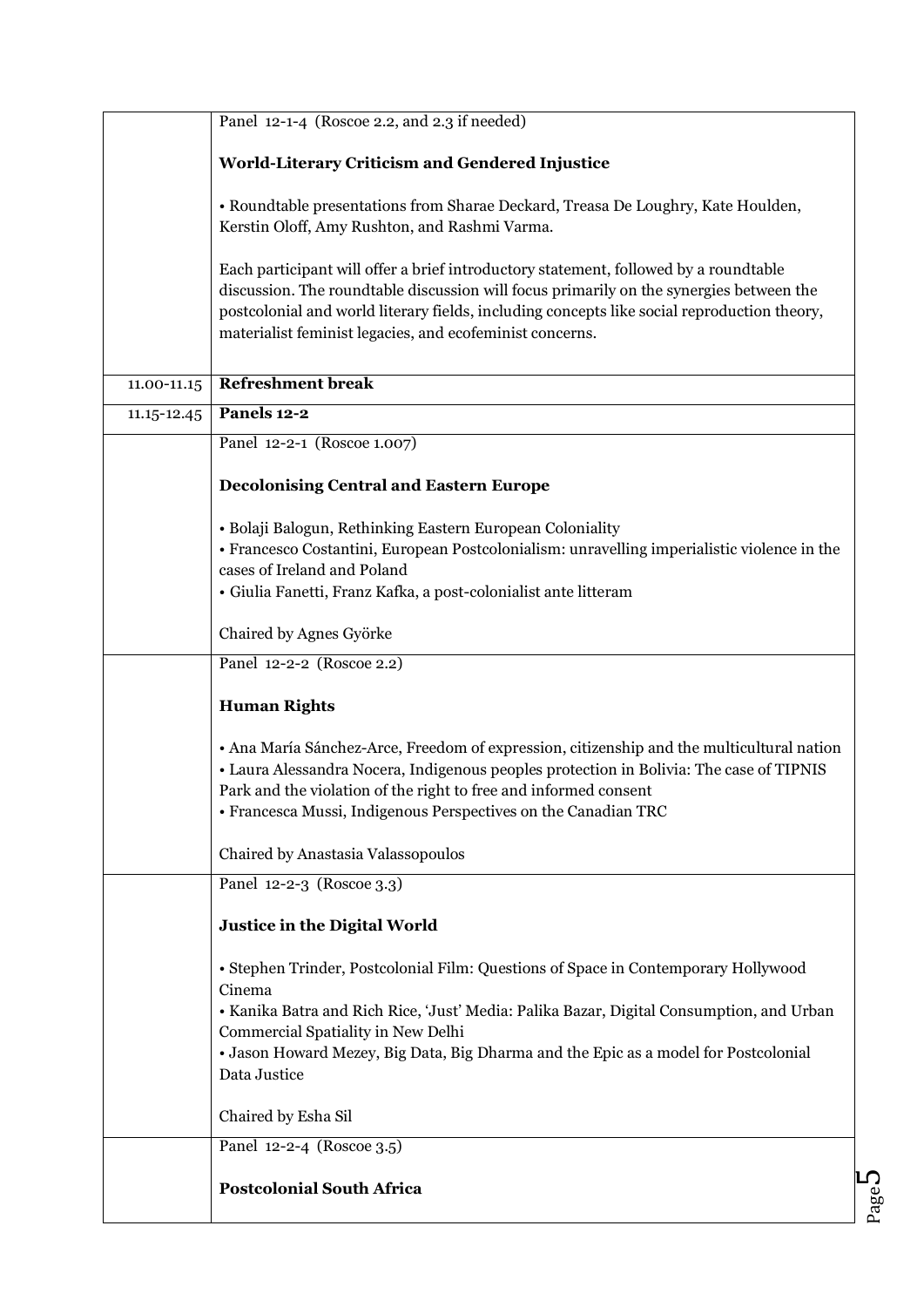|               | • Kate Highman, Fighting with the Pen: International PEN and the Words of Nelson                                                                                                                                                                                               |
|---------------|--------------------------------------------------------------------------------------------------------------------------------------------------------------------------------------------------------------------------------------------------------------------------------|
|               | Mandela<br>• James Hodapp, Reading and Writing Close to Home: Worldliness and South African                                                                                                                                                                                    |
|               | <b>Street Literature</b>                                                                                                                                                                                                                                                       |
|               | • Mark O. Ogbinaka and Aghogho Akpome, Justice and protest in the poetry of Dennis<br>Brutus and Ogaga Ifowodo                                                                                                                                                                 |
|               | Chaired by Anshuman Mondal                                                                                                                                                                                                                                                     |
|               | Panel 12-2-5 (Roscoe 2.3)                                                                                                                                                                                                                                                      |
|               | <b>Interpreting Justice for Girls</b>                                                                                                                                                                                                                                          |
|               | • Miriam Cummins, "A poster girl for Islam?": Faith, Fashion, and Femininity in Shades<br>and What Fatima Did<br>• Rashi Rohatgi, Horrific Girls, Monstrous Students: the YA Postcolonial Gothic                                                                               |
|               | Chaired by Katherine Baxter                                                                                                                                                                                                                                                    |
| 12.45-1.45    | Lunch (Roscoe 2.4 and 2.5) (quiet rooms also available in 2.8 and 2.9)                                                                                                                                                                                                         |
|               | with Decolonising Curriculum panel available 1.00-1.45 (Roscoe 2.2)<br>(including presentations from Howard Booth and Anshuman Mondal)                                                                                                                                         |
| $1.45 - 3.15$ | Panels 12-3                                                                                                                                                                                                                                                                    |
|               | Panel 12-3-1 (Roscoe 1.007)                                                                                                                                                                                                                                                    |
|               | <b>Unsettling Justice Systems to Find Justice</b>                                                                                                                                                                                                                              |
|               | • Asma Sayed, Resisting the Legacies of Colonization: Complicating Justice in M. G.<br>Vassanji's The Magic of Saida                                                                                                                                                           |
|               | • Kuan-Chun Chen, Against Grand Narratives: Alternative Narrative Genres and the<br>Pursuit of Justice in the Global South                                                                                                                                                     |
|               | Chaired by Susan Kinnear                                                                                                                                                                                                                                                       |
|               | Panel 12-3-2 (Roscoe 2.2)                                                                                                                                                                                                                                                      |
|               | <b>Social Contracts</b>                                                                                                                                                                                                                                                        |
|               | • Márton Rövid, From Addressing Anti-Gypsyism to Remedying Racial Injustice<br>• Paul Bermingham, Sympathy for the Devil: Psychiatry and Criminal Justice in mid<br>nineteenth century Ireland<br>• Ambreen Hai, Empathy, Justice, and Literature: Aravind Adiga's White Tiger |
|               | Chaired by Sachida Nand Jha                                                                                                                                                                                                                                                    |
|               | Panel 12-3-3 (Roscoe 2.3)                                                                                                                                                                                                                                                      |
|               | <b>Postcolonial Film Studies</b>                                                                                                                                                                                                                                               |
|               | • Anna Katila, Imagining and Narrating Justice: Ideals and Reality in the ICTR Case<br>Nahimana et al and Raoul Peck's Sometimes in April<br>$\mathbf C$<br>• Muzna Rahman, Horrific Consumptions: The Consumption of Blackness in Jordan Peele's                              |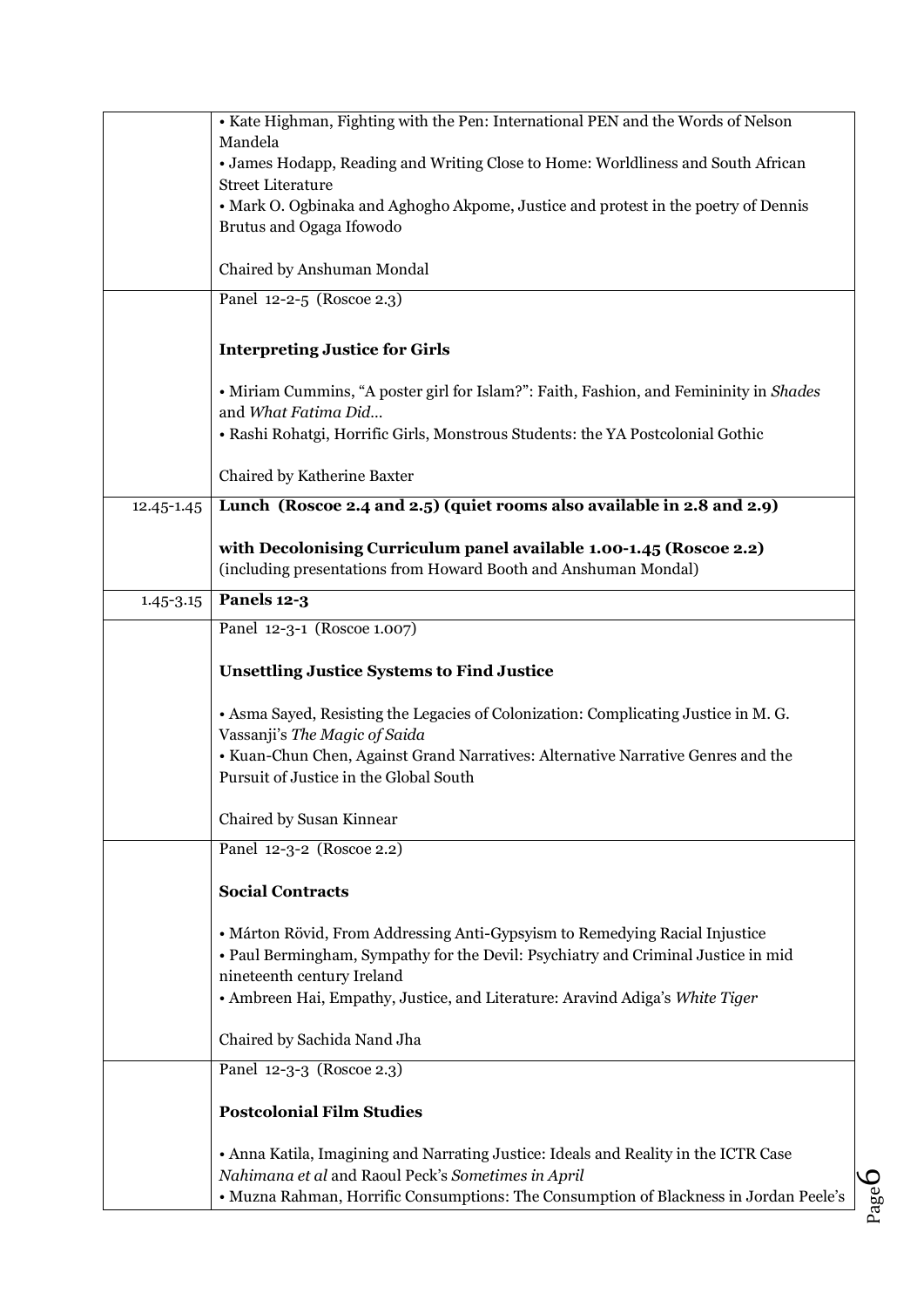|           | Get Out                                                                                                                                                                                                                                                                                            |
|-----------|----------------------------------------------------------------------------------------------------------------------------------------------------------------------------------------------------------------------------------------------------------------------------------------------------|
|           | • Helin Anahit, Where the Truth Lies? On the impossibility of the notion of justice through<br>the lens of Atom Egoyan                                                                                                                                                                             |
|           | Chaired by Lindsey Moore                                                                                                                                                                                                                                                                           |
|           | Panel 12-3-4 (Roscoe 3.3)                                                                                                                                                                                                                                                                          |
|           | <b>Trafficking and Resistance</b>                                                                                                                                                                                                                                                                  |
|           | • Laura Barberan Reinares, Reframing the Discourse on Sex Trafficking Postcolonial<br>Fiction: From Consent and Agency to Social Justice in Chika Unigwe's On Black Sisters'<br><b>Street</b>                                                                                                      |
|           | • Solomon Olusayo Olaniyan, Human Trafficking as an injustice-motivated social disorder<br>in the English Novel                                                                                                                                                                                    |
|           | • Amber Lascelles, Black feminist resistance in Dionne Brand's fiction                                                                                                                                                                                                                             |
|           | Chaired by Baloji Balogun                                                                                                                                                                                                                                                                          |
|           | Panel 12-3-5 (Roscoe 3.5)                                                                                                                                                                                                                                                                          |
|           | <b>Black Lives Matter</b>                                                                                                                                                                                                                                                                          |
|           | • Alberto Fernández Carbajal, Black (Artists') Lives Matter: Black Trauma, White Cultural<br>Appropriation, and Kinaesthetic Hauntologies in Zadie Smith's Swing Time<br>• Henghameh Saroukhani, Thing Theory and the SS Empire Windrush<br>• David Firth, Grenfell Tower as Postcolonial Disaster |
|           | Chaired by Rachel Gregory Fox                                                                                                                                                                                                                                                                      |
| 3.15-3.30 | <b>Refreshment break</b>                                                                                                                                                                                                                                                                           |
|           | with book launch for Queer Muslim Diasporas in Contemporary Literature<br>and Film by Alberto Fernández Carbajal (Roscoe 2.4)                                                                                                                                                                      |
| 3.30-5.00 | Panels 12-4                                                                                                                                                                                                                                                                                        |
|           | Panel 12-4-1 (Roscoe 1.007)                                                                                                                                                                                                                                                                        |
|           | <b>Colonial Crimes, Postcolonial Revolutions</b>                                                                                                                                                                                                                                                   |
|           | · Claire Chambers, Bread. Freedom. Social Justice: The Egyptian Revolution in Omar<br>Robert Hamilton's The City Always Wins<br>• Emilija Lipovsek, Tipping the Scales (of Justice): Why I'm No Longer Talking to White                                                                            |
|           | People aboutBlackass<br>• Erik Cardona-Gómez, Recognition, not Assimilation: Nation and Cultural Pluralism in the                                                                                                                                                                                  |
|           | Thought of Guillermo Bonfil Batalla                                                                                                                                                                                                                                                                |
|           | Chaired by Lucinda Newns                                                                                                                                                                                                                                                                           |
|           | Panel 12-4-2 (Roscoe 2.2)                                                                                                                                                                                                                                                                          |
|           | <b>Capitalist Reformations</b>                                                                                                                                                                                                                                                                     |
|           | • Esha Sil, Towards a Radical Capitalist Work-Ethic: Adda, Social Justice, and 'A Certain<br>Liberation'                                                                                                                                                                                           |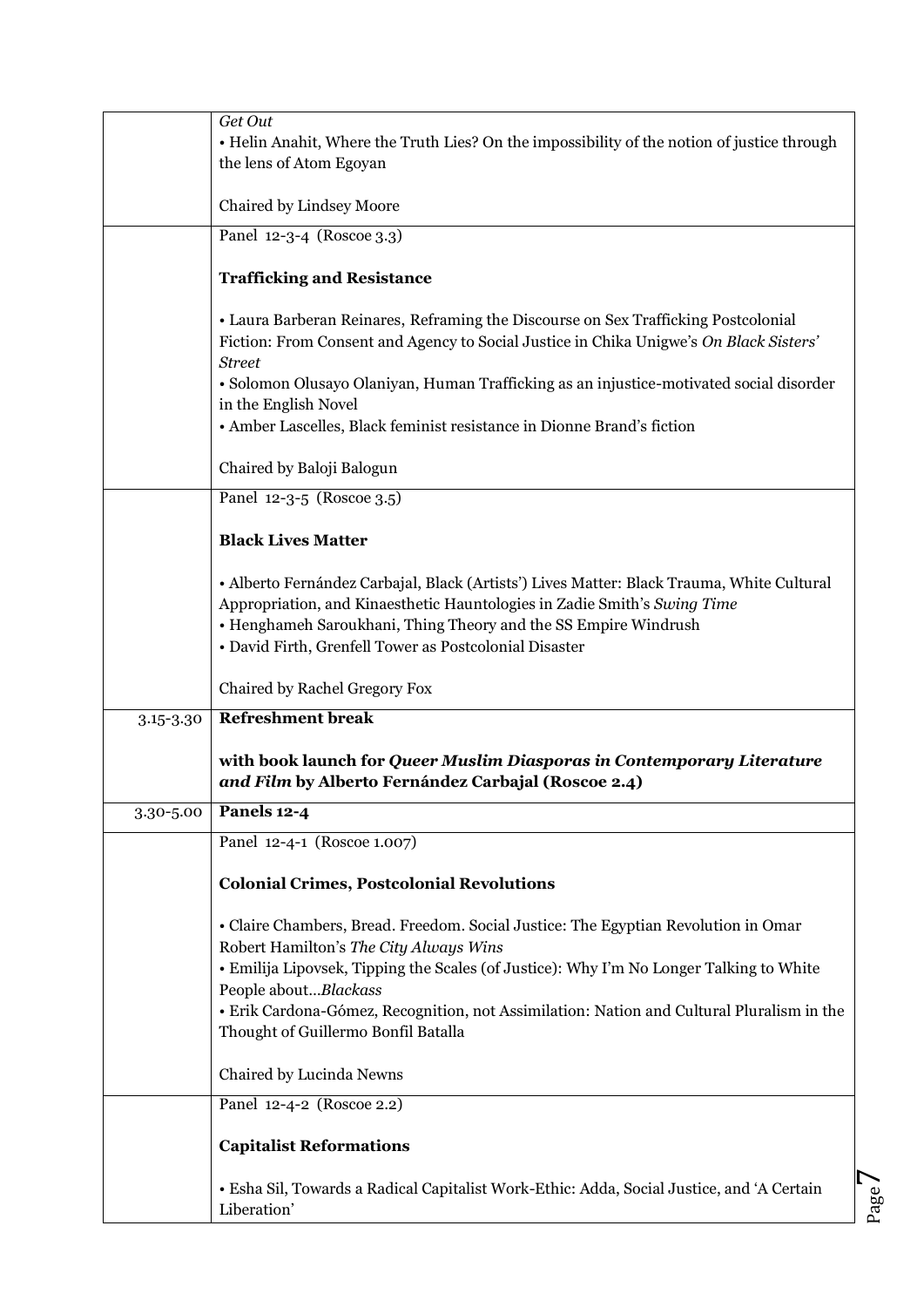|               | • Michael K. Walonen, Debunking the Myth of the Entrepreneur in Mohsin Hamid's How                                                                                                                                                                                                                                                                                                                                                                              |
|---------------|-----------------------------------------------------------------------------------------------------------------------------------------------------------------------------------------------------------------------------------------------------------------------------------------------------------------------------------------------------------------------------------------------------------------------------------------------------------------|
|               | to Get Filthy Rich in Rising Asia                                                                                                                                                                                                                                                                                                                                                                                                                               |
|               | • Ian Pemberton, The transition of justice to revenge through the capitalist state of fear in<br>Frankenstein in Baghdad                                                                                                                                                                                                                                                                                                                                        |
|               |                                                                                                                                                                                                                                                                                                                                                                                                                                                                 |
|               | Chaired by Helen Cousins                                                                                                                                                                                                                                                                                                                                                                                                                                        |
|               | Panel 12-4-3 (Roscoe 2.3)                                                                                                                                                                                                                                                                                                                                                                                                                                       |
|               | Our Environment is What We've Made It                                                                                                                                                                                                                                                                                                                                                                                                                           |
|               | • Lya Camille Morales Hernández, 'The stalk of our rage grows': Apocalyptic landscapes,<br>Extractive scenes and Indigenous Resurgence in Contemporary Indigenous Mexican Poetry<br>• Matt Turner, A Green New Deal and the Global South: Can a radical transformation of the<br>global economy be a vehicle for justice in postcolonial societies?<br>• Joao-Manuel Neves, Justification of Injustice and Portuguese Denial: Historical Elements<br>on Slavery |
|               | Chaired by Anshuman Mondal                                                                                                                                                                                                                                                                                                                                                                                                                                      |
|               | Panel 12-4-4 (Roscoe 3.3)                                                                                                                                                                                                                                                                                                                                                                                                                                       |
|               | <b>Rewriting and righting history</b>                                                                                                                                                                                                                                                                                                                                                                                                                           |
|               | • Cathy C. Waegner, Performing Justice in Recent Native American Women's Theatre:                                                                                                                                                                                                                                                                                                                                                                               |
|               | Mary Kathryn Nagle's Sovereignty and Manahatta                                                                                                                                                                                                                                                                                                                                                                                                                  |
|               | · Susan Lilico Kinnear, "He Iwi tahi tatou', A Re-balancing Act: Cultural Pioneering in New                                                                                                                                                                                                                                                                                                                                                                     |
|               | Zealand                                                                                                                                                                                                                                                                                                                                                                                                                                                         |
|               | • Rebecca Romdhani, "Those who excel in war first cultivate their own humanity and<br>justice": The Art of War without the Art of Power in Kerry Young's Pao                                                                                                                                                                                                                                                                                                    |
|               |                                                                                                                                                                                                                                                                                                                                                                                                                                                                 |
|               | Chaired by Lindsey Moore                                                                                                                                                                                                                                                                                                                                                                                                                                        |
| 5.00.5.30     | <b>Refreshment break</b>                                                                                                                                                                                                                                                                                                                                                                                                                                        |
| $5.30 - 6.45$ | <b>Journal of Postcolonial Writing Keynote address:</b>                                                                                                                                                                                                                                                                                                                                                                                                         |
|               | <b>David Theo Goldberg</b>                                                                                                                                                                                                                                                                                                                                                                                                                                      |
|               |                                                                                                                                                                                                                                                                                                                                                                                                                                                                 |
|               | 'Global Dread'                                                                                                                                                                                                                                                                                                                                                                                                                                                  |
|               | Chaired by Janet Wilson, who will also be awarding the winner of the<br><b>PSA/JPW Essay Prize</b>                                                                                                                                                                                                                                                                                                                                                              |
|               | (Roscoe Theatre B - Ground Floor)                                                                                                                                                                                                                                                                                                                                                                                                                               |
| 7.00-9.00     | <b>Convention Dinner</b>                                                                                                                                                                                                                                                                                                                                                                                                                                        |

| <b>Friday 13 September</b>          |    |
|-------------------------------------|----|
| 9.30-10.00 Arrival and registration |    |
| 10.00-11.15   Keynote address:      |    |
| Nayanika Mookherjee                 | 60 |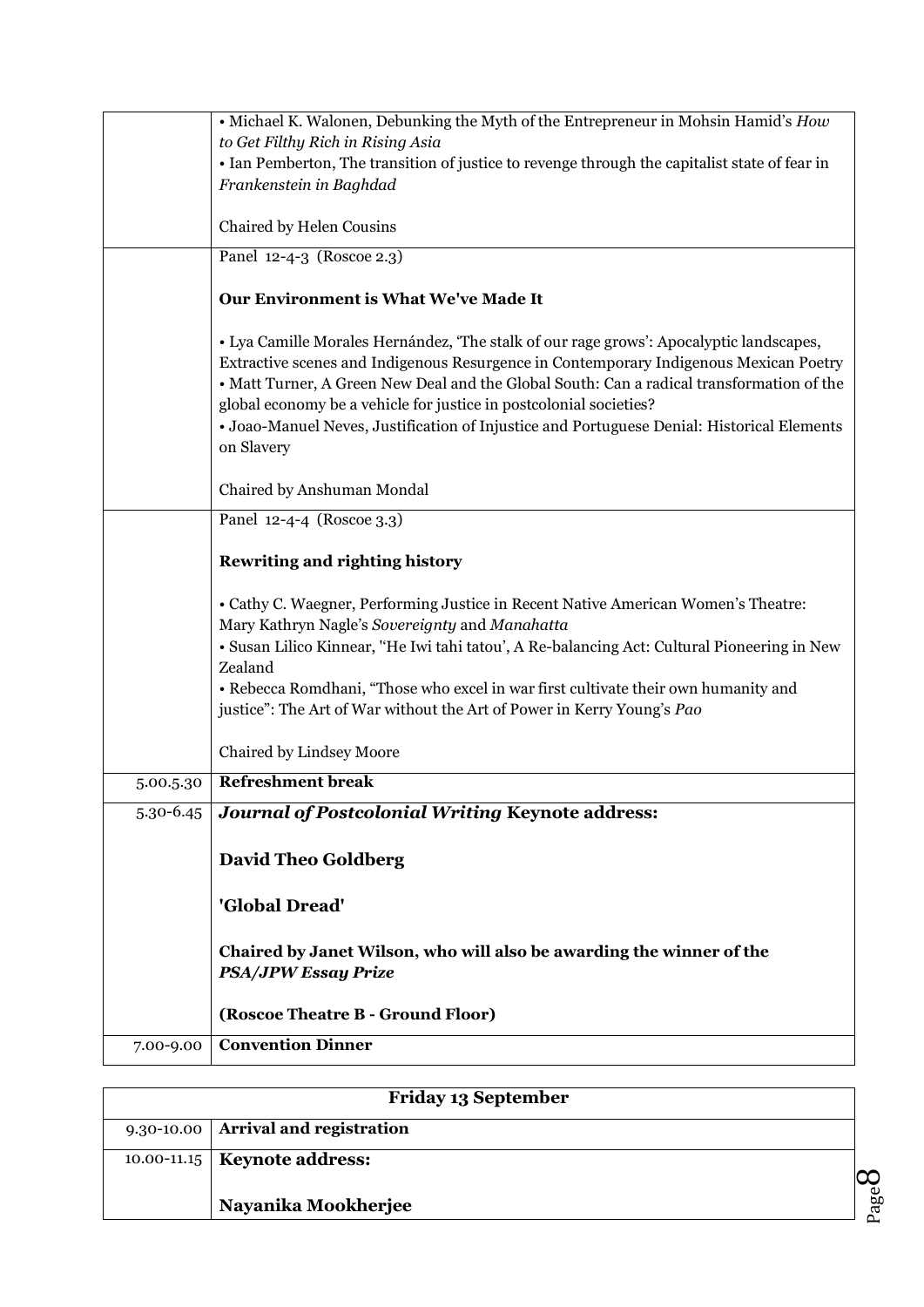|             | "Traitors' of Justice and Reconciliation: The raped woman and 'war-<br>babies' of the Bangladesh war of 1971'                                                                                                                                                                                                        |
|-------------|----------------------------------------------------------------------------------------------------------------------------------------------------------------------------------------------------------------------------------------------------------------------------------------------------------------------|
|             | Chaired by Alberto Fernández Carbajal                                                                                                                                                                                                                                                                                |
|             | (Roscoe Theatre B - Ground Floor)                                                                                                                                                                                                                                                                                    |
| 11.15-11.30 | <b>Refreshment break</b>                                                                                                                                                                                                                                                                                             |
| 11.30-1.00  | Panels 13-1                                                                                                                                                                                                                                                                                                          |
|             | Panel 13-1-1 (Roscoe 1.007)                                                                                                                                                                                                                                                                                          |
|             | Reconceptualising Kamilie Shamsie's Home Fire                                                                                                                                                                                                                                                                        |
|             | • Lorna Burns, Antigone's Justice: The Ethics of Dissensus in Kamila Shamsie's Home Fire<br>• Rachel Gregory Fox, Fatal Border-Crossings: Mortality and Citizenship in Kamila<br>Shamsie's Home Fire                                                                                                                 |
|             | • Paul Veyret, Kamila Shamsie's Poetics of Justice in Home Fire<br>• Matthew Whittle, 'All these things happen according to the law, but not according to<br>justice': The War on Terror, Rights and Religion in Kamila Shamsie's Home Fire                                                                          |
|             | Chaired by Anastasia Valssopoulos                                                                                                                                                                                                                                                                                    |
|             | Panel 13-1-2 (Roscoe 1.010)                                                                                                                                                                                                                                                                                          |
|             | <b>Contested Regions, Contested Environments</b>                                                                                                                                                                                                                                                                     |
|             | • Kavita Bhanot, Reading the Whiteness of Postcolonial and Multicultural Literary<br>Criticism                                                                                                                                                                                                                       |
|             | · Zeeshan Faiez Siddique, Environmental, Social and Political Justice in Kashmir: An<br><b>Ecocritical Evaluation</b>                                                                                                                                                                                                |
|             | · Sachida Nand Jha, Revisiting 'justice': Rethinking Gandhi<br>• Aroosa Kanwal, 'No-Bodies': The Spectres of an Unjust War in Kashmir                                                                                                                                                                                |
|             |                                                                                                                                                                                                                                                                                                                      |
|             | Chaired by Priyadarshini Gupta                                                                                                                                                                                                                                                                                       |
|             | Panel 13-1-3 (Roscoe 3.3)                                                                                                                                                                                                                                                                                            |
|             | <b>Postcolonial Marketing</b>                                                                                                                                                                                                                                                                                        |
|             | • Caroline Koegler, Branding Justice<br>• Dominic Alessio, From the Dutch East India Company to Daewoo: Empires, Corporations<br>and the Second Scramble for Africa<br>• Jungah Kim, The Absent Other in Postcolonial Studies: Race, Empire, and National<br>Identity in Postcolonial East Asian Diaspora Literature |
|             | Chaired by Sarah Ilott                                                                                                                                                                                                                                                                                               |
|             | Panel 13-1-4 (Roscoe 2.2, and 2.3 if needed)                                                                                                                                                                                                                                                                         |
|             | Visions of Justice in / for the Postcolonial Middle East                                                                                                                                                                                                                                                             |
|             | . Anna Ball, Introducing The Edinburgh Companion to the Postcolonial Middle East                                                                                                                                                                                                                                     |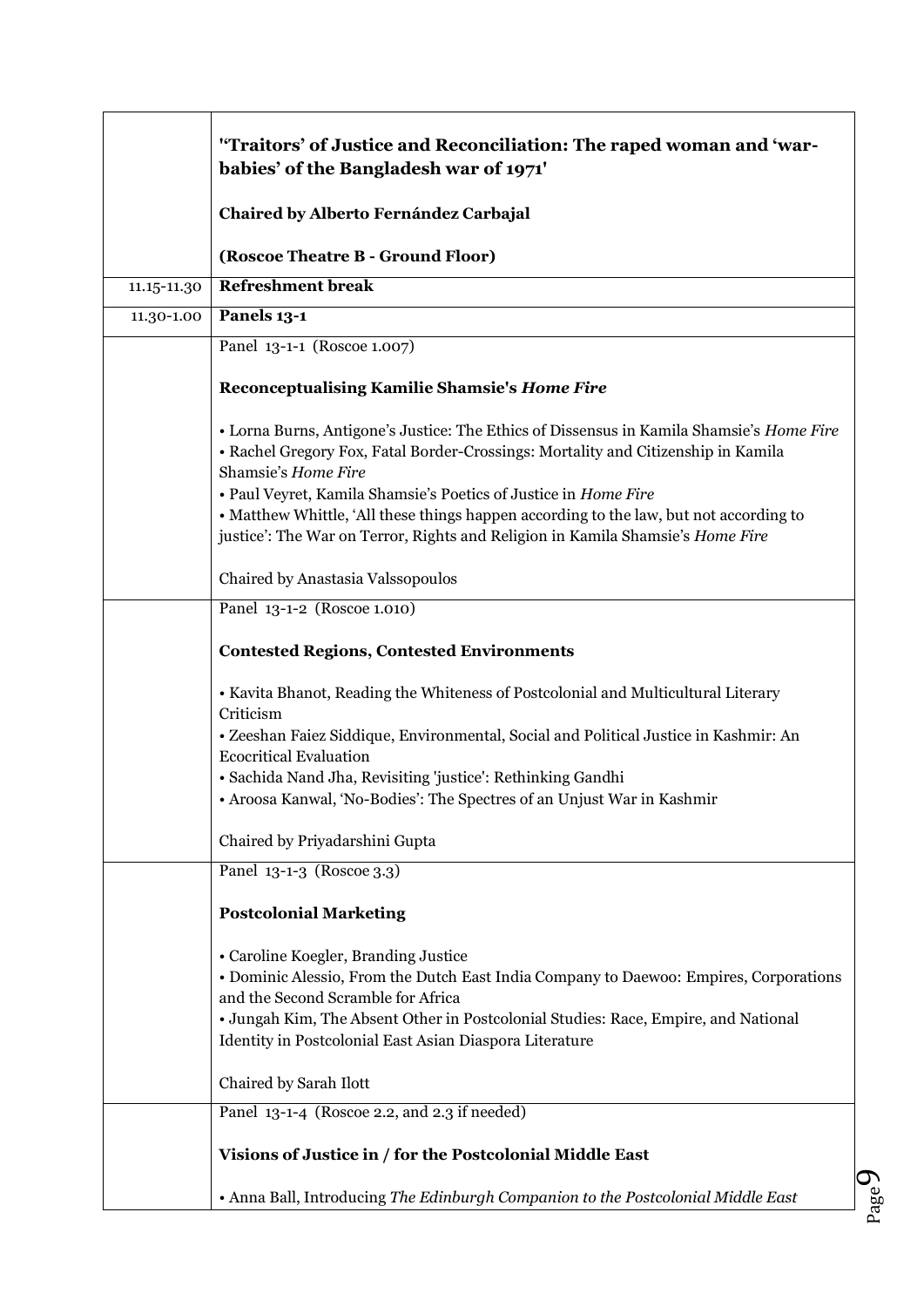|               | • Stephen Morton, Colonial Violence, Law, and Justice in Egypt                                                             |
|---------------|----------------------------------------------------------------------------------------------------------------------------|
|               | • Lindsey Moore, The Queerness of Textuality and / as Translation: Ways of Reading Hoda<br>Barakat's The Stone of Laughter |
|               | • Caroline Rooney, Popular Culture and the Arab Spring                                                                     |
|               | Chaired by Madeline Clements                                                                                               |
|               | Panel 13-1-5 (Roscoe 2.10)                                                                                                 |
|               |                                                                                                                            |
|               | Science Fiction, Speculative Fiction, and Postcolonial Justice                                                             |
|               | • Sinead Murphy, Utopian Chronotopes in Contemporary Palestinian Science Fiction                                           |
|               | • Tasnim Qutait, The Equal Distribution of Injustice": Securitised Worlds and Lawless                                      |
|               | Lands in Arab Science Fiction                                                                                              |
|               | • Chelsea Haith, A Justice Deferred: Postcolonial Intentions in Speculative Fiction                                        |
|               | Chaired by Lucinda Newns                                                                                                   |
| $1.00 - 2.15$ | Lunch (Roscoe 2.4 and 2.5) (quiet rooms also available in 2.8 and 2.9)                                                     |
|               | with PSA Annual General Meeting available 1.20-2.15 (Roscoe 2.2)                                                           |
| $2.15 - 3.45$ | Panels 13-2                                                                                                                |
|               | Panel 13-2-1 (Roscoe 2.2)                                                                                                  |
|               | <b>Wealth, Power, State</b>                                                                                                |
|               |                                                                                                                            |
|               | • Ula Rutkowska, A Culture of/in Disrepair: The Welfare State in Sam Selvon's The Lonely<br>Londoners                      |
|               | • Ben Holgate, Financial Power: the Quest for New Paradigms to Analyse the 21st Century                                    |
|               | • Hannah Lütkenhaus, A Juxtaposition of Justice and Injustice in Transatlantic Slave Trade                                 |
|               | <b>Narrations</b>                                                                                                          |
|               | Chaired by David Firth                                                                                                     |
|               | Panel 13-2-2 (Roscoe 2.10)                                                                                                 |
|               | <b>Land Crises</b>                                                                                                         |
|               | • Jumanne Ngohengo, Historical Transformations of Land Ownership and its impact on                                         |
|               | Gender Inequality and the Rural Household Production/poverty in Africa: A Case of Rural                                    |
|               | Southern Tanzania (1890s -2010s)                                                                                           |
|               | · Oliver Nyambi, "Through the eyes of a mum": the affects of disclosure and moral justice in                               |
|               | Cathy Buckle's epistles of the Zimbabwean land crisis                                                                      |
|               | Chaired by Matt Whittle                                                                                                    |
|               | Panel 13-2-3 (Roscoe 1.007)                                                                                                |
|               | <b>Who's Afraid of Israel/Palestine?</b>                                                                                   |
|               | · Sarah Irving, Describing Justice: modernity and self-orientalisation in Mandate-era                                      |
|               | Palestinian nativist ethnography                                                                                           |
|               | · Bruno Huberman, Israeli settler colonial state power in neoliberal era: 'pacification' in                                |
|               | $_{\rm Page}1$<br>East Jerusalem                                                                                           |